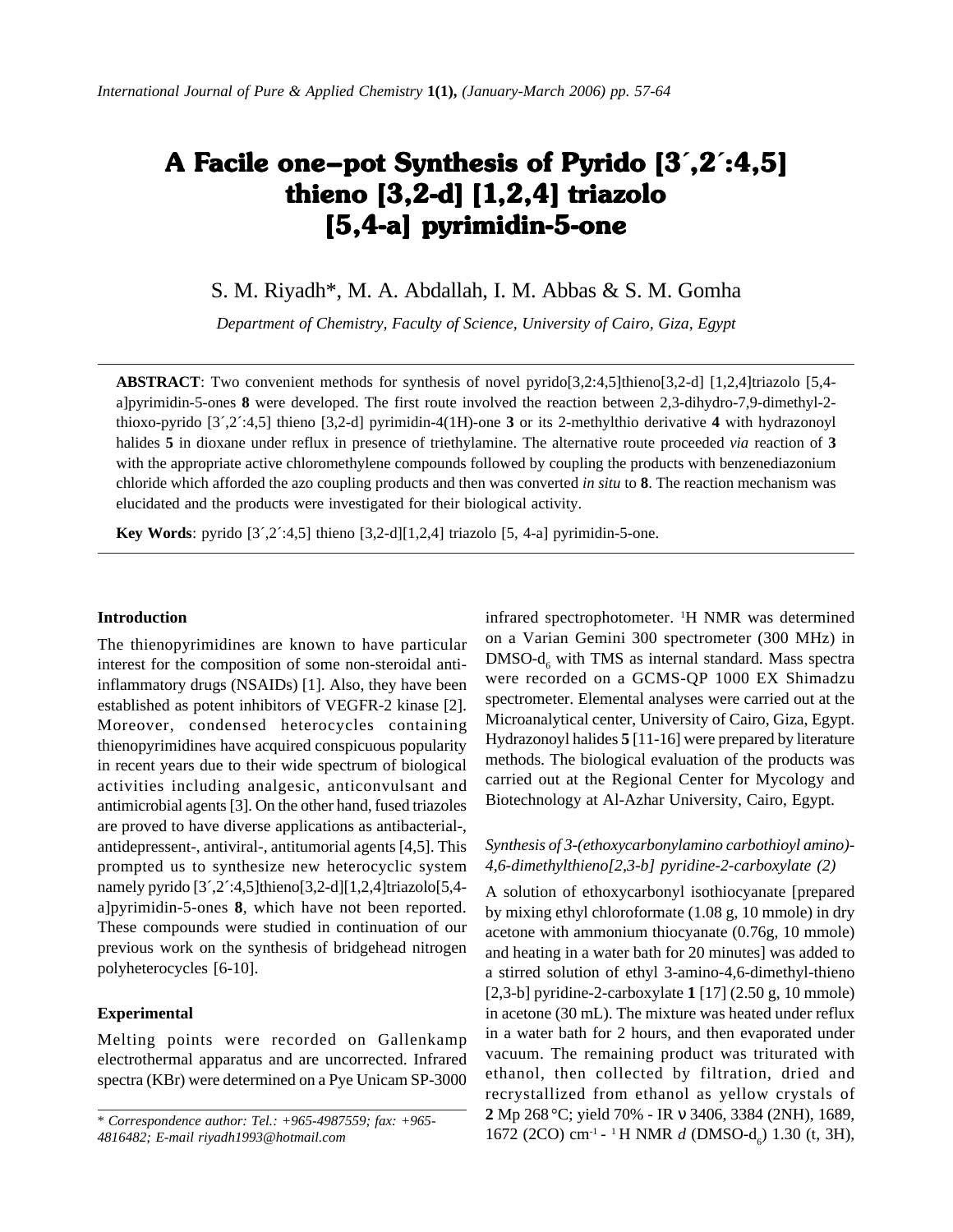1.32 (t, 3H), 4.12 (q, 2H), 4.29 (q, 2H), 2.54 (s, 3H,  $CH_3$ ), 2.82 (s, 3H, CH<sub>3</sub>), 7.17 (s, 1H, Pyr-H), 11.34 (s, 1H, NH), 14.23 (s, 1H, NH) - MS, *m/z* (%) 382 (M++1, 26)**,** 381  $(M^+, 60)$ , 205 (100), 131 (12), 65 (13)- $C_{16}H_{19}N_3O_4S_2$ (381): calcd. C, 50.38; H, 5.02; N, 11.02; S, 16.81; Found: C, 50.21; H, 5.11; N, 10.91; S, 16.73.

# *Synthesis of 2,3-dihydro-7,9-dimethyl-2-thioxopyrido [3*´*,2*´*:4,5] thieno [3,2-d] pyrimidin-4(1H)-one (3)*

Compound **2** (0.381 g, 1 mmol) was dissolved in a solution of sodium ethoxide [prepared by dissolving (0.23 g, 10 mg-atom) of sodium metal in absolute ethanol (20 mL)] and the solution was heated under reflux for 30 minutes. The solvent was evaporated in vacuum, some water was added to the residue, and the mixture was acidified to  $pH = 4$  with hydrochloric acid. The product which separated was collected and recrystallized from dioxane as white crystals of **3**. Mp 312  $^{\circ}$ C [Lit. mp > 300] [18], yield 70% - IR ν 3220, 3360 (2NH), 1680 (CO) cm<sup>-1</sup> - <sup>1</sup>H NMR  $\delta$  (DMSO-d<sub>6</sub>) 2.50 (s, 3H, CH<sub>3</sub>), 2.84 (s, 3H, CH<sub>3</sub>), 7.05 (s, 1H, Pyr-HH), 9.11 (s, 1H, NH), 11.00  $(s, 1H)$  - MS,  $m/z$  (%) 264 (M<sup>+</sup>+1, 12), 263 (M<sup>+</sup>, 100), 205 (40), 131 (12), 65 (10) -  $C_{11}H_9N_3OS_2(263)$ : calcd. C, 50.17; H, 3.44; N, 15.96; S, 24.35; Found: C, 50.02; H, 3.31; N, 15.64; S, 24.28.

# *Synthesis of 7,9-dimethyl-2-methylthiopyrido [3*´*,2*´*:4,5] thieno [3,2-d] pyrimidin-4(3H)-one (4)*

To a suspension of 2,3-dihydro-7,9-dimethyl-2 thioxopyrido [3*´*,2*´*:4,5] thieno [3,2-d]pyrimidin-4(1H) one **3** (2.63 g, 10 mmol) in DMF (20 mL) in the presence of anhydrous  $K_2CO_3(2.07 g, 15 mmol)$ , was added methyl iodide (1.42 g, 10 mmol). The reaction mixture was stirred at room temperature for one hour then poured into icewater. The solid formed was filtered, washed with water, dried and recrystallized from DMF to give white crystals of **4**. Mp 287 °C; yield 78% - IR ν 3332 (NH), 1666 (CO) cm<sup>-1</sup> - <sup>1</sup>H NMR  $\delta$  (DMSO-d<sub>6</sub>) 2.49 (s, 3H, CH<sub>3</sub>), 2.86 (s, 3H, CH<sub>3</sub>), 3.11 (s, 3H, SCH<sub>3</sub>), 7.11 (s, 1H, Pyr-H), 11.08 (s, 1H) - MS, *m/z* (%) 278 (M+ +1, 0.23), 277 (M+ , 0.65), 250 (85), 204 (100), 132 (19) -  $C_{12}H_{11}N_3OS_2$  (277): calcd. C, 51.96; H, 4.00; N, 15.15; S, 23.12; Found: C, 51.68; H, 4.03; N, 15.01; S, 23.08.

*Synthesis of 8,10-dimethyl-1,3-disubstitutedpyrido [3*´*,2*´*:4,5] thieno [3,2-d][1,2,4] triazolo [5, 4 a]pyrimidin-5-ones 8a-v*

**Method A:** To a solution of 2,3-dihydro-7,9-dimethyl-2-thioxopyrido [3*´*,2*´*:4,5]thieno [3,2-d]pyrimidin-4(1H)- one **3** (2.63 g, 10 mmol) in dioxane (50 mL) in the presence of triethylamine (1.4 mL, 10 mmole), was added the appropriate hydrazonoyl halides **5** (10 mmol). The reaction mixture was refluxed for 6-10 h until all the starting materials have been disappeared (monitored by TLC) and hydrogen sulfide gas ceased to liberate. The solvent was evaporated and the residue was triturated with methanol. The solid that formed was filtered and recrystallized from DMF to give compounds **8**.

**Method B:** To a solution of 7,9-dimethyl-2 methylthiopyrido[3*´*,2*´*:4,5] thieno [3,2-d] pyrimidin-4(3H)-one **4** (2.77 g, 10 mmol) in dioxane (50 mL) in the presence of triethylamine (1.4 mL, 10 mmole), was added the appropriate hydrazonoyl halides **5** (10 mmol). The reaction mixture was refluxed for 6-10 h and worked up as usual to give the products which were found to be identical in all respects (mp. mixed mp. and IR) with products **8.**

# *8,10-Dimethyl-1,3-diphenylpyrido [3*´*,2*´*:4,5] thieno [3,2 d] [1,2,4] triazolo[5,4-a] pyrimidin-5-one (8a)*

Mp 278 °C; yield 78% - IR ν 1701 (CO) cm<sup>-1</sup> - <sup>1</sup>H NMR (DMSO- $d_6$ )  $\delta = 2.55$  (s, 3H, CH<sub>3</sub>), 2.93 (s, 3H, CH<sub>3</sub>), 7.12 (s, 1H, Pyr-H), 7.43 - 8.28 (m, 10H, Ar-H) - MS, *m/ z* (%) 424 (M++1, 34), 423 (M+, 100), 91 (15), 77(21) -  $C_{24}H_{17}N_5OS$  (423): calcd. C, 68.07; H, 4.05; N, 16.54, S, 7.57; Found: C, 67.96; H, 4.01; N, 16.32; S, 7.41.

# *3-Acetyl-8,10-dimethyl-1-phenylpyrido [3*´*,2*´*:4,5] thieno [3,2-d][1,2,4] triazolo[5,4-a] pyrimidin-5-one (8b)*

Mp 238 °C; yield 72% - IR ν 1724, 1690 (2CO) cm-1 - 1 H NMR (DMSO-d<sub>6</sub>)  $\delta$  = 2.53(s, 3H, CH<sub>3</sub>), 2.78 (s, 3H, CH<sub>3</sub>), 2.84 (s, 3H, COCH<sub>3</sub>), 7.18 (s, 1H, Pyr-H) 7.43-8.2 (m, 5H, Ar-H) - MS,  $m/z$  (%) 391 (M<sup>+</sup>+1, 28), 390 (M<sup>+</sup>, 100), 347 (27), 306(11), 77 (17)-C<sub>20</sub>H<sub>15</sub>N<sub>5</sub>O<sub>2</sub>S (389): calcd. C, 61.68; H, 3.88; N, 17.98; S, 8.23; Found: C, 61.43; H, 3.62; N, 17.66; S, 8.03.

*3-Acetyl-8,10-dimethyl-1-(4-methylphenyl) pyrido[3*´*,2*´*:4,5]thieno[3,2-d][1,2,4] triazolo[5,4 a]pyrimidin-5-one (8c)*

Mp 242 °C; yield 76% - IR ν 1701, 1666 (2CO) cm-1 - 1 H NMR (DMSO- $d_6$ )  $\delta = 2.38$  (s, 3H, CH<sub>3</sub>), 2.52 (s, 3H, CH<sub>3</sub>), 2.77 (s, 3H, CH<sub>3</sub>), 2.83 (s, 3H, COCH<sub>3</sub>), 7.16 (s, 1H, Pyr-H), 7.41 (d, 2H), 8.01 (d, 2H)-MS, *m/z* (%) 404 (M++1, 23), 403 (M+, 100), 361 (18), 77 (4.4)-  $C_{21}H_{17}N_{5}O_{2}S$  (403): calcd. C, 62.52; H, 4.25; N, 17.36; S, 7.93; Found: C, 62.45; H, 4.11; N, 17.19; S, 7.84.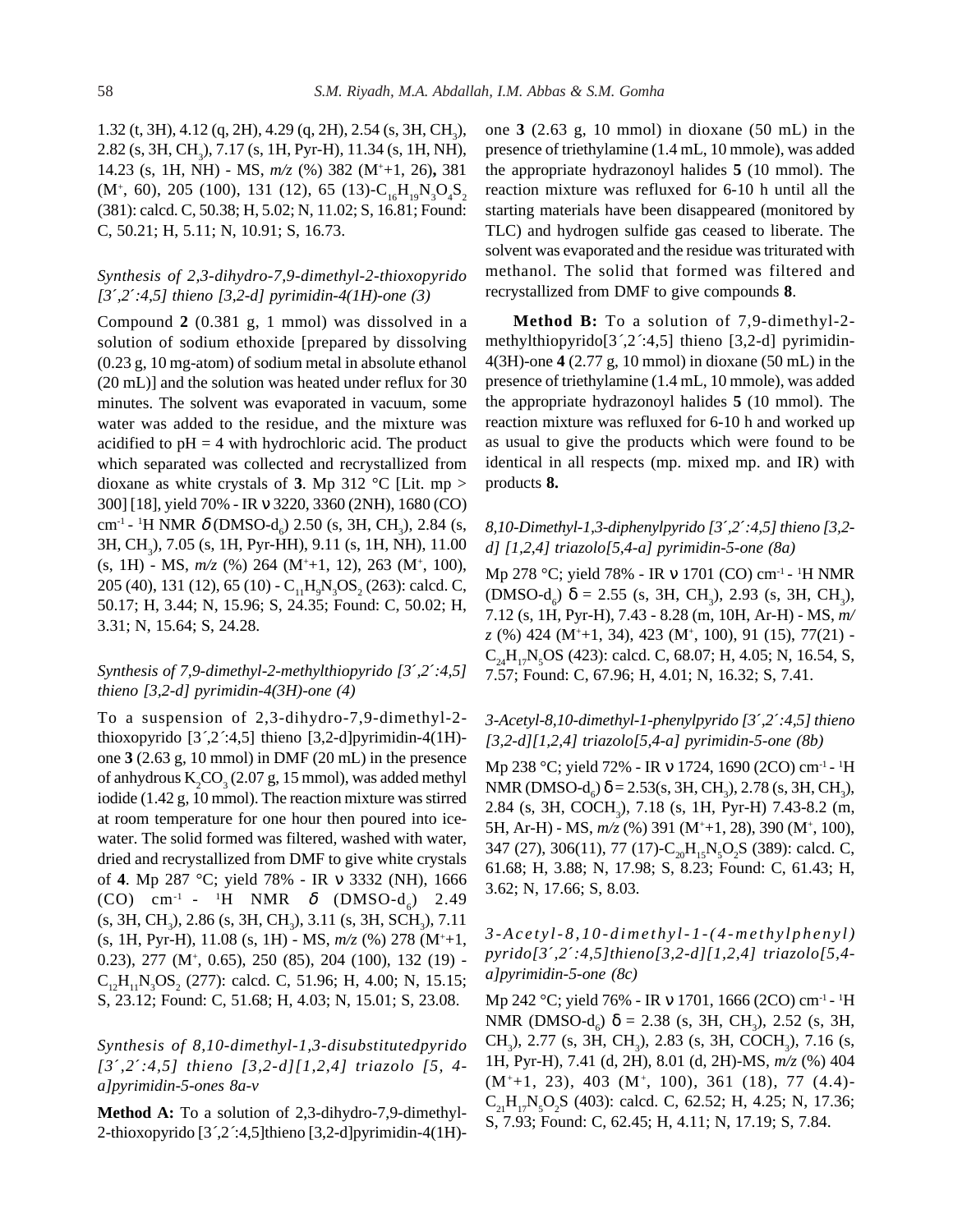*3-Acetyl-1-(4-chlorophenyl)-8,10-dimethyl pyrido [3*´*,2*´*:4,5] thieno [3,2-d] [1,2,4] triazolo [5,4 a]pyrimidin-5-one (8d)*

Mp 236 °C; yield 75% - IR ν 1705, 1662 (2CO) cm-1 - 1 H NMR (DMSO- $d_6$ )  $\delta = 2.57$  (s, 3H, CH<sub>3</sub>), 2.78 (s, 3H, CH<sub>3</sub>), 2.88 (s, 3H, COCH<sub>3</sub>), 7.26 (s, 1H, Pyr-H), 7.72 (d, 2H), 8.23 (d, 2H) - MS, *m/z* (%) 425 (M+ +2, 40), 424 (M++1, 27), 423 (M+, 100), 381 (34), 340 (12) -  $C_{20}H_{14}CIN_{5}O_{2}S$  (423): calcd. C, 56.67; H, 3.33; N, 16.52; S, 7.56; Found: C, 56.48; H, 3.30; N, 16.36; S, 7.43.

*3-Acetyl-8,10-dimethyl-1-(4-methoxyphenyl) pyrido [3*´*,2*´*:4,5] thieno [3,2-d][1,2,4] triazolo[5,4 a]pyrimidin-5-one (8e)*

Mp 250 °C; yield 65% - IR ν 1744, 1694 (2CO) cm<sup>-1</sup> - <sup>1</sup>H NMR (DMSO- $d_6$ )  $\delta = 2.52$  (s, 3H, CH<sub>3</sub>), 2.78 (s, 3H, CH<sub>3</sub>), 2.86 (s, 3H, COCH<sub>3</sub>), 3.56 (s, 3H, OCH<sub>3</sub>), 7.20 (s, 1H, Pyr-H), 7.44 (d, 2H), 8.16 (d, 2H) - MS, *m/z* (%) 420 (M<sup>+</sup>, 6), 101 (14), 86 (100), 58 (37) -  $C_{21}H_{17}N_{5}O_{3}S$ (419): calcd. C, 60.13; H, 4.09; N, 16.70; S, 7.64; Found: C, 60.01; H, 4.02; N, 16.51; S, 7.44.

*3-Acetyl-8,10-dimethyl-1-(4-nitrophenyl) pyrido [3*´*,2*´*:4,5] thieno [3,2-d][1,2,4] triazolo [5,4 a]pyrimidin-5-one (8f)*

Mp 207 °C; yield 74% - IR ν 1735, 1666 (2CO) cm<sup>-1</sup> - <sup>1</sup>H NMR (DMSO-d<sub>6</sub>)  $\delta$  = 2.58 (s, 3H, CH<sub>3</sub>), 2.71 (s, 3H, CH<sub>3</sub>), 2.82 (s, 3H, CH<sub>3</sub>), 7.24 (s, 1H, Pyr-H), 7.72 (d, 2H, CH<sub>2</sub>), 8.5 (d, 2H) - MS, *m*/z (%) 435 (M<sup>+</sup>+1, 15), 434 (M<sup>+</sup><sub>...</sub>, 36), 263 (100), 205(61), 131 (21) - $C_{20}H_{14}N_{6}O_{4}S$  (434): calcd. C, 55.29; H, 3.25; N, 19.35; S, 7.38; Found: C, 55.13; H, 3.12; N, 19.10; S, 7.31.

*Ethyl 8,10-dimethyl-5-oxo-1-phenylpyrido [3*´*,2*´*:4,5] thieno[3,2-d][1,2,4]triazolo[5,4-a]pyrimidin-3 carboxylate (8g)*

Mp 228 °C; yield 72%-IR ν 1751, 1705 (2CO) cm<sup>-1</sup> - <sup>1</sup>H NMR (DMSO-d<sub>6</sub>) δ = 1.45 (t, 3H, CH<sub>3</sub>), 2.56 (s, 3H, CH<sub>3</sub>), 2.84 (s, 3H, CH<sub>3</sub>), 4.55 (q, 2H, CH<sub>2</sub>), 7.18 (s, 1H, Pyr-H), 7.42-8.14 (m, 5H, Ar-H) - MS, *m/z* (%) 420 (M<sup>+</sup>+1, 26), 419 (M<sup>+</sup>, 100), 347 (42), 306 (19), 77 (21) - $C_{21}H_{17}N_5O_3S$  (419): calcd. C, 60.13; H, 4.09; N, 16.70; S, 7.64; Found: C, 60.11; H, 4.02; N, 16.50; S, 7.58.

*Ethyl 8,10-dimethyl-5-oxo-1-(4-methylphenyl) pyrido [3*´*,2*´*:4,5] thieno [3,2-d] [1,2,4] triazolo [5,4-*α*] pyrimidin-3-carboxylate (8h)*

Mp 260 °C; yield 71% - IR ν 1755, 1701 (2CO) cm<sup>-1</sup> - <sup>1</sup>H NMR (DMSO-d<sub>6</sub>) δ = 1.42 (t, 3H, CH<sub>3</sub>), 2.38

(s, 3H, CH<sub>3</sub>), 2.53 (s, 3H, CH<sub>3</sub>), 2.83 (s, 3H, CH<sub>3</sub>), 4.54  $(q, 2H, CH<sub>2</sub>)$ , 7.19 (s, 1H, Pyr-H), 7.37 (d, 2H), 7.98 (d, 2H) - MS, *m/z* (%) 434 (M<sup>+</sup>+1, 28), 433 (M<sup>+</sup>, 100), 361 (14), 320 (14), 77 (18)- $C_{22}H_{19}N_5O_3S$  (433): calcd. C, 60.69; H, 4.42; N, 16.16; S, 7.40; Found: C, 60.46; H, 4.31; N, 16.01; S, 7.34.

*Ethyl 1-(3-chlorophenyl)- 8,10-dimethyl-5-oxopyrido [3*´*,2*´*:4,5] thieno [3,2-d] [1,2,4] triazolo [5,4-a]pyrimidin-3-carboxylate (8i)*

Mp 257 °C; yield 70% - IR ν 1761, 1705 (2CO) cm<sup>-1</sup> **-** <sup>1</sup>H NMR (DMSO-d<sub>6</sub>) δ = 1.40 (t, 3H, CH<sub>3</sub>), 2.58 (s, 3H, CH<sub>3</sub>), 2.82 (s, 3H, CH<sub>3</sub>), 4.56 (q, 2H, CH<sub>2</sub>), 7.22 (s, 1H, Pyr-H), 7.63-7.72 (m, 4H) - MS, *m/z* (%) 455 (M+ +2, 5), 454 (M++, 17), 453 (M+, 8), 263 (10), 175 (14), 111(36), 86 (58), 77 (24), 55 (100) -  $C_{21}H_{16}CN_5O_3S$ (453): calcd. C, 55.57; H, 3.55; N, 15.43; S, 7.06; Found: C, 55.42; H, 3.33; N, 15.26; S, 7.02.

*Ethyl 1-(4-chlorophenyl)-8,10-dimethyl-5-oxopyrido [3*´*,2*´*:4,5] thieno [3,2-d] [1,2,4] triazolo [5,4-a] pyrimidin-3-carboxylate (8j)*

Mp 266 °C; yield 73% - IR ν 1751, 1705 (2CO) cm<sup>-1</sup> - <sup>1</sup>H NMR (DMSO-d<sub>6</sub>) δ = 1.41 (t, 3H, CH<sub>3</sub>), 2.59 (s, 3H, CH<sub>3</sub>), 2.81 (s, 3H, CH<sub>3</sub>), 4.56 (q, 2H, CH<sub>2</sub>), 7.2 (s, 1H, Pyr-H), 7.61 (d, 2H), 7.73 (d, 2H) - MS, *m/z* (%) 455  $(M^+ + 2, 7)$ , 454  $(M^+ + 1, 5)$ , 453  $(M^+$ , 12), 381 (100), 230 (74), 131 (17)- $C_{21}H_{16}CIN_{5}O_{3}S$  (453): calcd. C, 55.57; H, 3.55; N, 15.43; S, 7.06; Found: C, 55.47; H, 3.51; N, 15.21; S, 7.01.

*Ethyl 8,10-dimethyl-5-oxo-1-(4-nitro phenyl) pyrido [3*´*,2*´*:4,5] thieno [3,2-d] [1,2,4] triazolo [5,4-a]pyrimidin-3-carboxylate (8k)*

Mp 246 °C; yield 70% - IR ν 1751, 1705 (2CO) cm<sup>-1</sup> - <sup>1</sup>H NMR (DMSO-d<sub>6</sub>) δ = 1.41 (t, 3H, CH<sub>3</sub>), 2.54 (s, 3H, CH<sub>3</sub>), 2.85 (s, 3H, CH<sub>3</sub>), 4.55 (q, 2H, CH<sub>2</sub>), 7.24 (s, 1H, Pyr-H), 8.41 (d, 2H), 8.64 (d, 2H) - MS, *m/z* (%) 465 (M+ +1, 28), 464 (M+ , 100), 392 (92), 346 (18), 230 (10), 77 (10)- $C_{21}H_{16}N_6O_5S$  (464): calcd. C, 54.31, H, 3.47; N, 18.09; S, 6.90; Found: C, 54.22; H, 3.24; N, 17.98; S, 6.80.

*8,10-Dimethyl-1-phenyl-3-(N-phenyl carbamoyl) pyrido [3*´*,2*´*:4,5] thieno [3,2-d] [1,2,4] triazolo [5,4-a] pyrimidin-5-one (8l)*

Mp 278 °C; yield 73% - IR ν 3437 (NH), 1674, 1627 (2CO) cm<sup>-1</sup> - <sup>1</sup>H NMR (DMSO-d<sub>6</sub>)  $\delta$  = 2.61 (s, 3H, CH<sub>3</sub>), 2.86 (s, 3H, CH<sub>3</sub>), 7.1 (s, 1H, Pyr-H), 7.2-8.28 (m, 10H,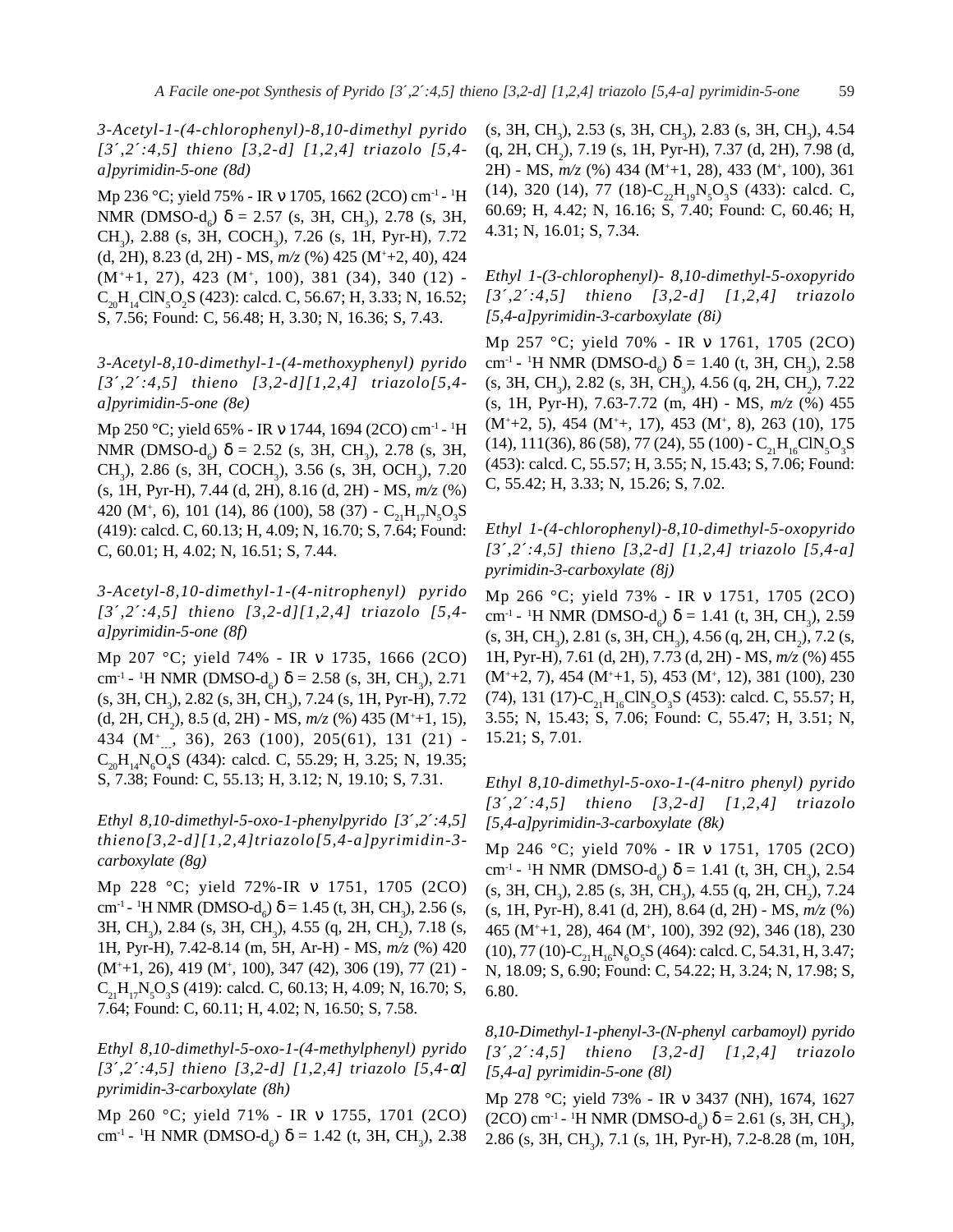Ar-H), 11.64 (s, 1H, NH) - MS, *m/z* (%) 467 (M+ +1, 38), 466 (M+ , 100), 421 (64), 346 (19), 306 (18), 77 (22) -  $C_{25}H_{18}N_{6}O_{2}S$  (466): calcd. C, 64.36; H, 3.89; N, 18.01; S, 6.87; Found: C, 64.29; H, 3.74; N, 17.85; S, 6.68.

# *8,10-Dimethyl-1-(4-methylphenyl)-3-(Nphenylcarbamoyl) pyrido [3*´*,2*´*:4,5] thieno [3,2-d] [1,2,4] triazolo [5,4-a] pyrimidin-5-one (8m)*

Mp 274 °C; yield 70% - IR ν 3406 (NH), 1674, 1627 (2CO) cm<sup>-1</sup> - <sup>1</sup>H NMR (DMSO-d<sub>6</sub>)  $\delta$  = 2.39 (s, 3H, CH<sub>3</sub>), 2.56 (s, 3H, CH<sub>3</sub>), 2.91 (s, 3H, CH<sub>3</sub>), 7.12 (s, 1H, Pyr-H), 7.22-7.4 (m, 5H, Ar-H), 7.71 (d, 2H), 8.11(d, 2H), 11.62 (s, 1H, NH) - MS, *m/z* (%) 482 (M+, 11), 480 (100), 435 (67), 320 (17), 91(18) -  $C_{26}H_{20}N_{6}O_{2}S$  (480): calcd. C, 64.98; H, 4.20; N, 17.49; S, 6.67; Found: C, 64.82; H, 4.11; N, 17.25; S, 6.43.

*1-(4-Chlorophenyl)-8,10-dimethyl-3-(Nphenylcarbamoyl) pyrido [3*´*,2*´*:4,5] thieno [3,2-d] [1,2,4] triazolo [5,4-a] pyrimidin-5-one (8n)*

Mp 286 °C; yield 78% - IR ν 3236 (NH), 1674, 1662 (2CO) cm<sup>-1</sup> - <sup>1</sup>H NMR (DMSO-d<sub>6</sub>)  $\delta$  = 2.61 (s, 3H, CH<sub>3</sub>), 2.92 (s, 3H, CH<sub>3</sub>), 7.19 (s, 1H, Pyr-H), 7.23-7.51 (m, 5H, Ar-H), 7.81 (d, 2H), 8.12 (d, 2H) 11.64 (s, 1H, NH) - MS,  $m/z$  (%) 502 (M<sup>+</sup>+2, 18), 501 (M<sup>+</sup>+1, 28), 500 (M<sup>+</sup>, 35), 340 (30), 263 (55), 119 (57), 77 (90), 65 (100) -  $C_{25}H_{17}CIN_{6}O_{2}S$  (500): calcd. C, 59.94; H, 3.42; N, 16.78; S, 6.40; Found: C, 59.77; H, 3.31; N, 16.46; S, 6.23.

# *3-Benzoyl-8,10-dimethyl-1-phenylpyrido [3*´*,2*´*:4,5] thieno [3,2-d] [1,2,4] triazolo [5,4-a] pyrimidin-5-one (8o)*

Mp 294 °C; yield 70% - IR ν 1742, 1674 (2CO) cm<sup>-1</sup> - <sup>1</sup>H NMR (DMSO-d<sub>6</sub>) δ = 2.71 (s, 3H, CH<sub>3</sub>), 2.84 (s, 3H, CH<sub>3</sub>), 7.25 (s, 1H, Pyr-H), 7.5-8.41 (m, 10H, Ar-H) - MS,  $m/z$  (%) 452 (M<sup>+</sup>+1, 12), 451 (M<sup>+</sup>, 31) 263 (100), 205 (43), 105 (29)-C<sub>25</sub>H<sub>17</sub>N<sub>5</sub>O<sub>2</sub>S (451): calcd. C, 66.50; H, 3.80; N, 15.51; S, 7.10; Found: C, 66.37; H, 3.69; N, 15.36; S, 7.04.

*3-Benzoyl-8,10-dimethyl-1-(4-methylphenyl) pyrido [3*´*,2*´*:4,5] thieno [3,2-d] [1,2,4] triazolo [5,4-a]pyrimidin-5-one (8p)*

Mp 276 °C; yield 72% - IR ν 1740, 1681 (2CO) cm<sup>-1</sup> - <sup>1</sup>H NMR (DMSO-d<sub>6</sub>)  $\delta$  = 2.36 (s, 3H, CH<sub>3</sub>), 2.71  $(s, 3H, CH<sub>3</sub>), 2.84 (s, 3H, CH<sub>3</sub>), 7.21 (s, 1H, Pyr-H), 7.44-$ 8.41 (m, 9H, Ar-H)-MS,  $m/z$  (%) 466 (M<sup>+</sup>+1, 10), 465  $(M^+, 38)$ , 263 (100), 205 (50), 59 (62) -  $C_{26}H_{19}N_5O_2S$ (465): calcd. C, 67.08; H, 4.11; N, 15.04; S, 6.89; Found: C, 67.01; H, 4.05; N, 14.89; S, 6.75.

*3-Benzoyl-1-(3-chlorophenyl)-8,10-dimethyl pyrido [3*´*,2*´*:4,5] thieno [3,2-d] [1,2,4] triazolo [5,4-a] pyrimidin-5-one (8q)*

Mp 258 °C; yield 75% - IR ν 1739, 1693 (2CO) cm<sup>-1</sup> - <sup>1</sup>H NMR (DMSO-d<sub>6</sub>)  $\delta$  = 2.61 (s, 3H, CH<sub>3</sub>), 2.53 (s, 3H, CH<sub>3</sub>), 7.3 (s, 1H, Pyr-H), 7.5-8.5 (m, 9H, Ar-H) -MS, *m/z* (%) 488 (M++2, 10), 487 (M++1, 32), 486  $(M^+, 27)$ , 105 (100), 77 (56) -  $C_{25}H_{16}CIN_{5}O_{2}S$  (486): calcd. C, 61.79; H, 3.32; N, 14.41; S, 6.60; Found: C, 61.59; H, 3.17; N, 14.28; S, 6.51.

*3-Benzoyl-1-(4-chlorophenyl)-8,10-dimethylpyrido [3*´*,2*´*:4,5] thieno [3,2-d] [1,2,4] triazolo [5, 4-a]pyrimidin-5-one (8r)*

Mp 283 °C; yield 78% - IR ν 1742, 1690 (2CO) cm<sup>-1</sup> - <sup>1</sup>H NMR (DMSO-d<sub>6</sub>) δ = 2.60 (s, 3H, CH<sub>3</sub>), 2.54 (s, 3H, CH<sub>3</sub>), 7.31 (s, 1H, Pyr-H), 7.48-8.50 (m, 9H) -MS, *m/z* (%) 487 (M++2, 37), 486 (M++1, 30), 485  $(M^+, 28)$ , 263 (100), 205 (60), 77 (51) -  $C_{25}H_{16}CN_5O_2S$ (486): calcd. C, 61.79; H, 3.32; N, 14.41; S, 6.60; Found: C, 61.61; H, 3.27; N, 14.30; S, 6.53.

*3-Benzoyl-8,10-dimethyl-1-(4-methoxy phenyl) pyrido [3*´*,2*´*:4,5] thieno [3,2-d] [1,2,4] triazolo [5,4-a] pyrimidin-5-one (8s)*

Mp 290 °C; yield 70% - IR ν 1746, 1666 (2CO) cm<sup>-1</sup> - <sup>1</sup>H NMR (DMSO-d<sub>6</sub>)  $\delta$  = 2.73 (s, 3H, CH<sub>3</sub>), 2.82  $(s, 3H, CH<sub>3</sub>), 3.62 (s, 3H, CH<sub>3</sub>), 7.20 (s, 1H, Pyr-H), 7.43-$ 8.42 (m, 9H, Ar-H) - MS,  $m/z$  (%) 482 (M<sup>+</sup>+1, 35), 481  $(M^+, 32)$ , 263 (100), 205 (56), 77 (54) -  $C_{26}H_{19}N_{5}O_{3}S$ (481): calcd. C, 64.85, H, 3.98; N, 14.54; S, 6.66; Found: C, 64.73; H, 3.80; N, 14.29; S, 6.54.

*3-Benzoyl-8,10-dimethyl-1-(4-nitrophenyl) pyrido [3*´*,2*´*:4,5] thieno [3,2-d] [1,2,4] triazolo [5,4-a] pyrimidin-5-one (8t)*

Mp 238 °C; yield 80% - IR ν 1739, 1678 (2CO) cm<sup>-1</sup> - <sup>1</sup>H NMR (DMSO-d<sub>6</sub>) δ = 2.53 (s, 3H, CH<sub>3</sub>), 2.88 (s, 3H, CH<sub>3</sub>), 6.61 (s, 1H, Pyr-H), 7.12-7.93 (m, 9H, Ar-H) - MS,  $m/z$  (%) 498 (M<sup>+</sup>, 6) 263 (100), 205 (51), 132 (23), 59 (64)- $C_{25}H_{16}N_{6}O_{4}S$  (497): calcd. C, 60.48; H, 3.25; N, 16.93; S, 6.46; Found: C, 60.28; H, 3.09; N, 16.72; S, 6.29.

*1-(4-Chlorophenyl)-8,10-dimethyl-3-(2-furoyl) pyrido [3*´*,2*´*:4,5] thieno [3,2-d] [1,2,4] triazolo [5,4-a] pyrimidin-5-one (8u)*

Mp 253 °C; yield 68% - IR ν 1705, 1664 (2CO) cm<sup>-1</sup> - <sup>1</sup>H NMR (DMSO-d<sub>6</sub>)  $\delta$  = 2.53 (s, 3H, CH<sub>3</sub>), 2.82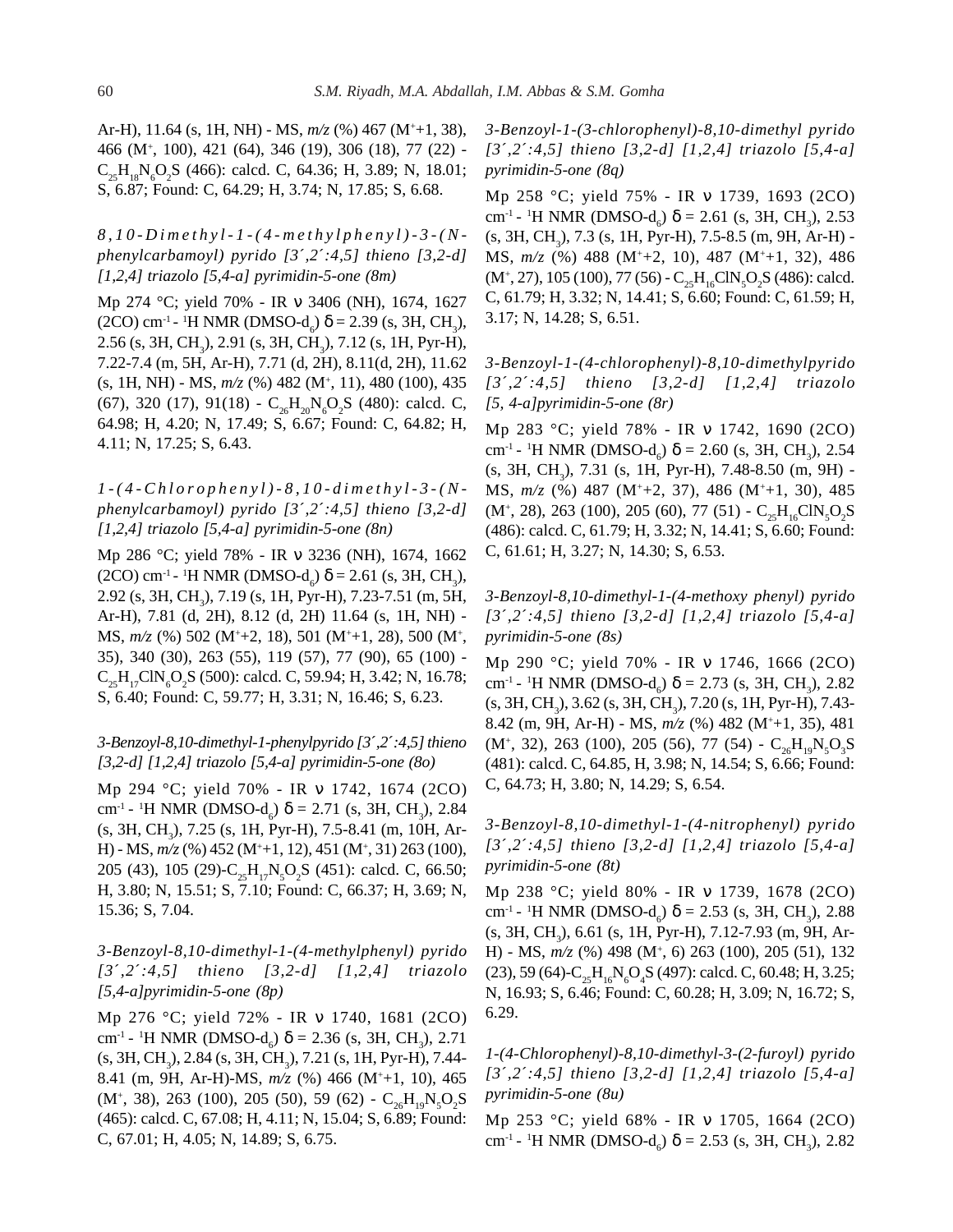(s, 3H, CH<sub>3</sub>), 7.14 (s, 1H, Pyr-H), 6.40-7.75 (m, 7H, Ar -H) - MS, *m/z* (%) 475 (M+ , 23), 11 (100), 104 (28) -  $C_{23}H_{14}CIN_{5}O_{3}S$  (475): calcd. C, 58.05; H, 2.97; N, 14.72; S, 6.74; Found: C, 57.89; H, 2.79; N, 14.46; S, 6.51.

# *1-(4-Chlorophenyl)-8,10-dimethyl-3-(2-thenoyl) pyrido [3*´*,2*´*:4,5] thieno [3,2-d] [1,2,4] triazolo [5,4-a] pyrimidin-5-one (8v)*

Mp 244 °C; yield 70% - IR ν 1705, 1651 (2CO) cm<sup>-1</sup> - <sup>1</sup>H NMR (DMSO-d<sub>6</sub>)  $\delta$  = 2.56 (s, 3H, CH<sub>3</sub>), 2.88 (s, 3H, CH<sub>3</sub>), 7.23 (s, 1H, Pyr-H), 6.40-7.75 (m, 7H, Ar-H) - MS, *m/z* (%) 491 (M+ , 17), 354 (33), 111 (100), 104  $(14)$ -C<sub>23</sub>H<sub>14</sub>ClN<sub>5</sub>O<sub>2</sub>S<sub>2</sub> (491): calcd. C, 56.15; H, 2.87; N, 14.24; S, 13.04; Found: C, 55.97; H, 2.78; N, 14.02; S, 12.97.

#### *Synthesis of 11a-c*

*General procedure:* To a solution of **3** (2.63 g, 10 mmol) in ethanol (20 mL) was added an aqueous solution of potassium hydroxide (1 mL, 75%) and the mixture was warmed for 10 min. in a water bath at 80 °C then added the appropriate chloromethylene compounds **10a-c** (10 mmol) dropwise while stirring. After complete addition, the reaction mixture was stirred for further 18 h at room temperature. The solid that precipitated was filtered off, washed with water, dried and finally recrystallized from DMF to give pure **11a-c** with the following physical and spectral data.

#### *3-[(2,3-Dihydro-7,9-dimethyl-4-oxopyrido [3*´*,2*´*:4,5] thieno[3,2-d]pyrmidin-2-yl) thio]-2,4-pentandione (11a)*

Mp 240 °C; yield 65% - IR ν 3224 (NH), 1742 (2CO) cm<sup>-1</sup> - <sup>1</sup>H NMR (DMSO-d<sub>6</sub>)  $\delta$  = 2.11 (s, 6H, 2 COCH<sub>3</sub>), 2.54 (s, 3H, CH<sub>3</sub>), 2.76 (s, 3H, CH<sub>3</sub>), 4.48 (s, 1H, CH), 7.23 (s, 1H, Pyr-H), 10.47 (s, 1H, NH) - MS, *m/z* (%) 361 (M+ , 8.2), 351 (38), 301 (16), 247 (11), 185 (14), 129 (34), 95 (62), 57 (100) - C<sub>16</sub>H<sub>15</sub>N<sub>3</sub>O<sub>3</sub>S<sub>2</sub> (361): calcd. C, 53.17; H, 4.18; N, 11.63; S, 17.74; Found: C, 53.10; H, 4.11; N, 11.23; S, 17.58.

*Ethyl 2-[(2,3-dihydro-7,9-dimethyl-4-oxopyrido [3*´*,2*´*:4,5] thieno[3,2-d]pyrmidin-2-yl) thio]-3-oxobutanoate (11b)*

Mp 180 °C; yield 72% - IR ν 3128 (NH), 1740, 1674 (2CO) cm<sup>-1</sup> - <sup>1</sup>H NMR (DMSO-d<sub>6</sub>)  $\delta$  =1.42 (t, 3H, CH<sub>3</sub>), 2.53 (s, 3H, CH<sub>3</sub>), 2.76 (s, 3H, CH<sub>3</sub>), 4.10 (q, 2H, CH<sub>2</sub>), 4.34 (s, 1H, CH), 7.17 (s, 1H, Pyr-H), 10.41 (s, 1H, NH) - MS, *m/z* (%) 392 (M+ , 64), 345 (87), 276 (100), 263 (13), 230 (40), 131 (26) - C<sub>17</sub>H<sub>17</sub>N<sub>3</sub>O<sub>4</sub>S<sub>2</sub> (391): calcd. C,

52.16; H, 4.38; N, 10.73; S, 16.38; Found: C, 52.03; H, 4.30; N, 10.47; S, 16.19.

*N-phenyl-2-[(2,3-dihydro-7,9-dimethyl-4-oxopyrido [3*´*,2*´*:4,5] thieno [3,2-d] pyrmidin-2-yl) thio]-3 oxobutamide (11c)*

Mp 174 °C; yield 70% - IR ν 3425, 3294 (2NH), 1738, 1654 (2CO) cm<sup>-1</sup> - <sup>1</sup>H NMR (DMSO-d<sub>6</sub>) δ = 2.72 (s, 3H, CH<sub>3</sub>), 2.81 (s, 3H, CH<sub>3</sub>), 2.89 (s, 3H, CH<sub>3</sub>), 4.58 (s, 1H, CH), 6.79 (s, 1H, Pyr-H), 7.1-8.13 (m, 5H), 10.31 (s, 1H, NH), 10.6 (s, 1H, NH) - MS, *m/z* (%) 438 (M+, 1.4), 404 (2.3), 345 (15), 263 (17), 93 (100) -  $C_{21}H_{18}N_4O_3S_2$  (438): calcd. C, 57.52; H, 4.14; N, 12.78; S, 14.62; Found: C, 57.41; H, 4.03; N, 12.47; S, 14.49.

#### *Alternate synthesis of 8b, 8g, and 8l*

To a solution of the appropriate **11a-c** (10 mmol) in ethanol (40 mL) was added sodium acetate trihydrate (1.36 g, 10 mmol) and the mixture was cooled to 0-5  $^{\circ}$ C in an ice bath. To the resulting cold solution was added portionwise a cold solution of benzenediazonium chloride [prepared by treatment of aniline (0.93 g, 10 mmol) dissolved in hydrochloric acid (6 M, 6 mL) with a solution of sodium nitrite (0.7 g, 10 mmol) in water (10 mL)]. After complete addition of the diazonium salt, the reaction mixture was stirred for further 30 min in an ice bath. The solid precipitated was filtered off, washed with water, dried and recrystallized from DMF to give the corresponding products, **8b, 8g** and **8l** which were identical in all respects (mp, mixed mp and IR spectra) with those obtained from reaction of **3** with **5b, 5g** and **5l,** respectively.

#### **Results and Discussion**

The starting compound namely 2,3-dihydro-7,9-dimethyl-2-thioxo-pyrido [3',2':4,5] thieno[3,2-d]pyrimidin-4(1H) one **3** was prepared by adopting a procedure reported recently [19] as depicted in Scheme 1. Thus, reaction of ethyl 3-amino-4,6-dimethyl-thieno[2,3-b]pyridine-2 carboxylate **1** [17] with ethoxycarbonyl isothiocyanate in acetone under reflux in water bath afforded the compound **2**. Treatment of the latter with ethanolic solution of sodium ethoxide under reflux followed by acidification led to formation of the starting material **3**. The physical constants and the spectral data (mass, IR, 1 H NMR) of compound **3** were found to be identical with that reported for the same compound which was prepared by another method [18]. For example, the IR spectrum revealed the 2 NH and CO bands in the regions 3360,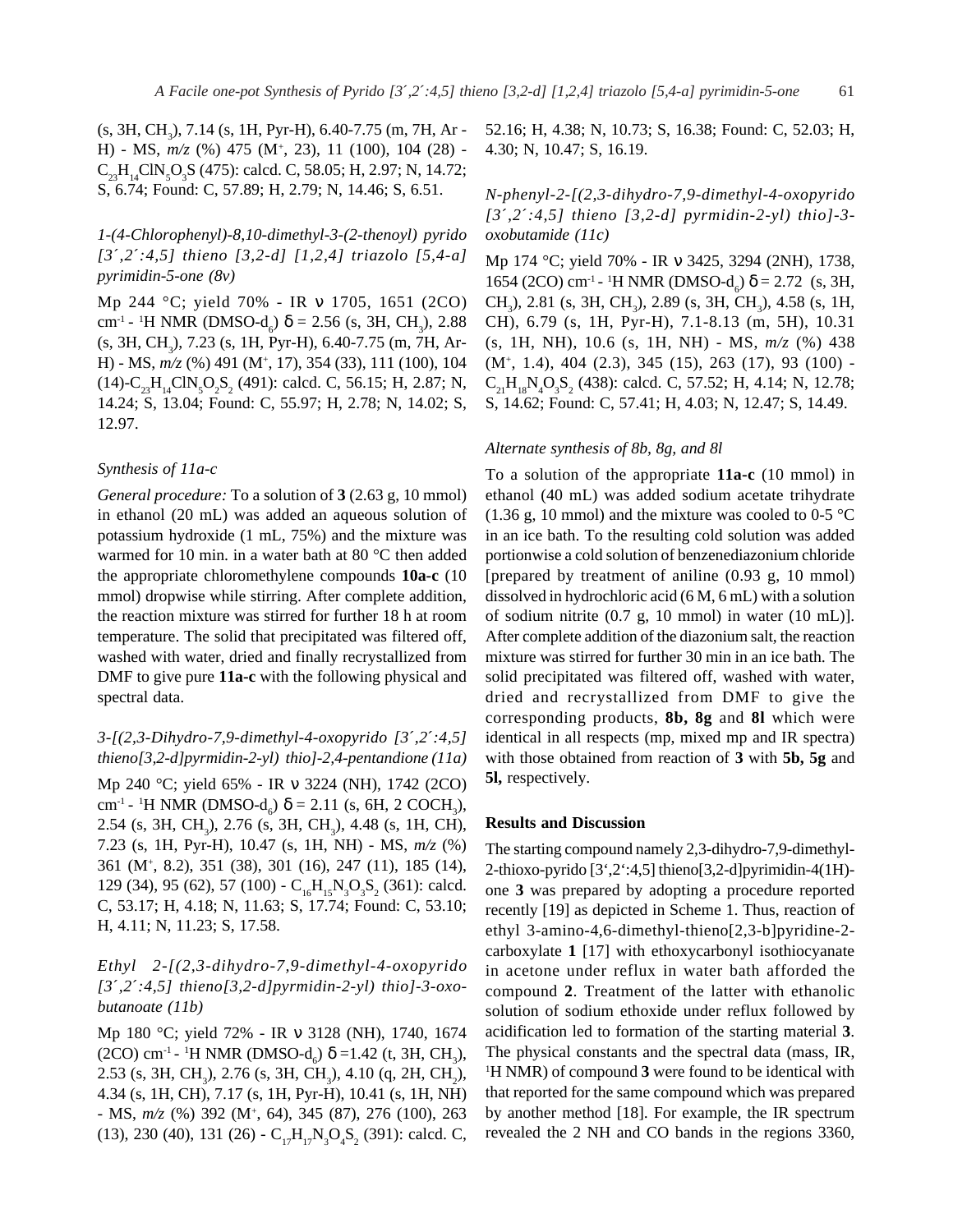3220 and 1680 cm<sup>-1</sup>, respectively. The <sup>1</sup>H NMR spectrum of **3** exhibited, in addition to the aromatic proton, two characteristic signals at *d* 2.50-2.86, 9.11-11.00 assignable to  $\text{CH}_3$  and NH protons, respectively. Methylation of the latter **3** with methyl iodide in DMF in the presence of anhydrous potassium carbonate afforded the corresponding 2-methylthio derivative **4**. The 1 H NMR spectrum of 4 displayed the signals of  $Ar-CH_3$ ,  $S-CH_3$ and NH at *d* 2.49-2.86, 3.11 and 11.08, respectively.



Reaction of **3** with hydrazonoyl halides **5** in dioxane in presence of triethylamine under reflux was found to give one isolable product that was identified as tetraheterocyclic system, namely, pyrido [3',2':4,5] thieno [3,2-d] [1,2,4] triazolo [4,5-a] pyrimidin-5-one **8** rather than its isomeric structure pyrido  $[3^{\degree}, 2^{\degree} \cdot 4, 5]$  thieno  $[3, 2$ d] [1,2,4]triazolo[5,4-b]pyrimidin-5-one **9** (Scheme 2) [20].



| $Ar = ZC_{6}H_{4}$<br>R'/Z               | Compd<br>No. | R'/Z                    | Compd<br>No. | R'/Z                        | Compd |
|------------------------------------------|--------------|-------------------------|--------------|-----------------------------|-------|
| Ph/H                                     | 8a           | COOEt/4-CH <sub>2</sub> | 8h           | COPh/H                      | 80    |
| COCH <sub>2</sub> /H                     | 8b           | COOEt/3-Cl              | 8i           | $\text{COPh}/4\text{-CH}$ , | 8p    |
| $COCH3/4-CH3$                            | 8c           | COOEt/4-Cl              | 8i           | COPh/3-Cl                   | 8q    |
| $COCH3/4-Cl$                             | 8d           | COOEt/4-NO <sub>2</sub> | 8k           | COPh/4-Cl                   | 8r    |
| COCH <sub>3</sub> /4-OCH <sub>3</sub> 8c |              | CONHPh/H                | 81           | COPh/4-OCH <sub>2</sub>     | 8s    |
| $COCH3/4-NO2$                            | 8f           | CONHPh/4-CH,            | 8m           | $COPh/4-NO2$                | 8t    |
| COOEt/H                                  | 8g           | CONHPh/4-Cl             |              | $8n$ 2-Furoy 1/4-Cl         | 8u    |
|                                          |              |                         |              | 2-Theory1/4-Cl              | 8v    |

**Scheme 2**

The direct formation of products **8** from the reaction of compound **3** with hydrazonoyl halides **5** indicates that the intermediate thiohydrazonate esters **6A** underwent Smiles rearrangement [21] to give the corresponding thiohydrazides **6B**, which *in situ* underwent cyclization with concurrent elimination of hydrogen sulfide to give **8** as end products (Route a, Scheme 2). All attempts to isolate the intermediates **6A** and **6B** were failed since they were consumed as soon as they were formed under the employed reaction conditions. The formation of **6A** from reaction of **3** with **5** (Route a, Scheme 2) is analogous to S-alkylation reactions reported for 2-thioxopyrimidines [22]. Alternatively, the formation of **8** from 2-methylthio derivative **4** and hydrazonoyl halides **5** can be accomplished *via* cyclization of the intermediate amidrazone **6** with concurrent elimination of methanethiol to give **8** as end products (Route b, Scheme 2). To account for these transformations (Routes a,b, Scheme 2), an alternative way of synthesis of the products **8** was thought. The synthesis that employed in the present work for the preparation of the latter compounds is based on application of Japp-Klingemann reaction [23] and Smiles rearrangement [21]. Thus, treatment of **3** with each of active chloromethylene compounds **10a-c** in KOH/DMF at room temperature yielded the S-alkylation products **11a-c** respectively [22]. The structure of the latter products was evidenced by its microanalysis and spectral data (mass, IR, <sup>1</sup>HNMR). The <sup>1</sup>HNMR data showed singlet signals near  $d = 2.72$  and 4.4 ppm assignable to the  $CH<sub>3</sub>CO$  and S-(CH)-R protons in addition to the characteristic signals of COCH<sub>3</sub>, COOEt and CONHPh groups in the compounds **11a-c**, respectively (Scheme 3).

Treatment of **11a-c** with benzenediazonium chloride in ethanol in presence of sodium acetate at low temperature (0-5°C) yielded the corresponding thiohydrazonate esters **12a-c** via Japp-Klingemann cleavage of the acetyl group [23]. The latter **12a-c**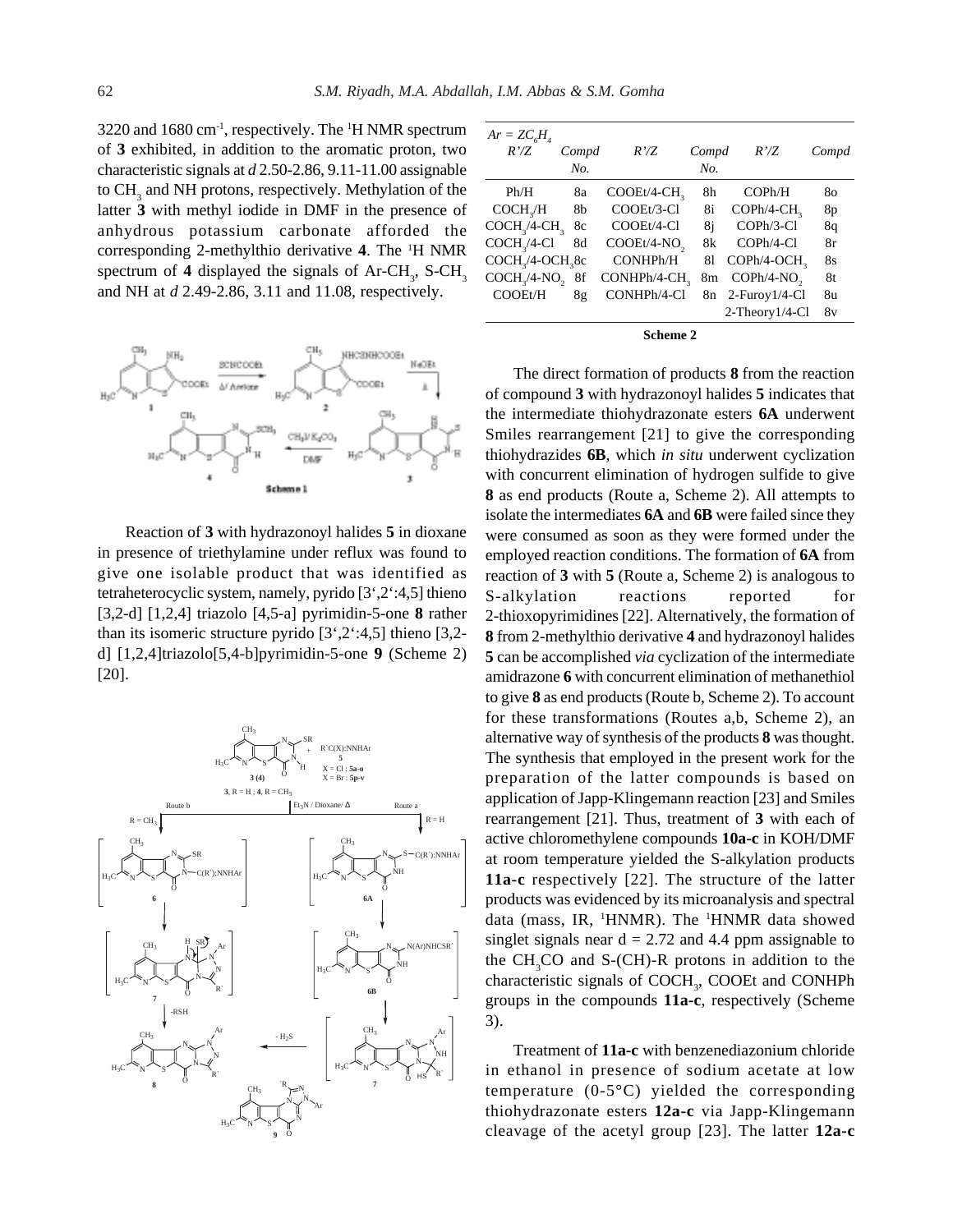

underwent *in situ* Smiles rearrangement [21] to give the products **13a-c** and then cyclization of the latter accompanied by elimination of hydrogen sulfide gave products identical in all respect (mp, mixed mp, IR), with that obtained from reactions of each of compounds **3** and **4** with hydrazonoyl halides **5**.

#### *Antimicrobial Activity*

The compounds **8d, 8f-h, 8k** and **8o** were tested for their antimicrobial activities using four fungi species namely *Aspergillus fumigatus* **AF**, *Penicillium italicum* **PI**, *Syncephalastrum racemosum* **SR** and *Candida albicans* **CA**. Also, four bacteria species namely, *Staphylococcus aureus* **SA**, *Pseudomonas aeruginosa* **PA**, *Bacillus subtilis* **BS** and *Escherichia coli* **EC** were tested. The organisms were tested against the activity of solutions of concentration of 5 mg/mL of each compound and using inhibition zone diameter in cm (IZD) as criterion for the antimicrobial activity. The fungicide *Terbinafin* and the bactericide *Chloramphenicol* were used as references to evaluate the potency of the tested compounds under the same conditions. The results are depicted in Table 1.

The results disclosed that compounds **8h** and **8k** exhibited moderate inhibition against **AF**, while compounds **8f** and **8o** have high inhibition effect against **EC**. All the tested compounds have little inhibition effect against **CA** and **PA**. The biological activities of the other compounds against the tested organisms are weak, however, the activities of the tested compounds are less than that of standard antifungal and antibacterial agents used.

**Table 1 Antimicrobial Activity of Productsa 8d, 8f-h, 8k and 8o, Micro-Organism/IZD (cm)\***

| Compound No.    | AF      | Pl             | SR           | CA     | SA     | PA     | BS             | EС      |
|-----------------|---------|----------------|--------------|--------|--------|--------|----------------|---------|
| 8d              | $^{++}$ | $^{+}$         | $^{+}$       | $^{+}$ | 0      | $^{+}$ | 0              | $^+$    |
| 8f              | 0       | $\overline{0}$ | $\mathbf{0}$ | $^{+}$ | $^{+}$ | $^{+}$ | $\overline{0}$ | $^{++}$ |
| 8g              | 0       | $^{+}$         | $\mathbf{0}$ | $^{+}$ | $^{+}$ | $^{+}$ | 0              | 0       |
| 8h              | $++$    | $^{+}$         | $^{+}$       | $^{+}$ | $^{+}$ | $^{+}$ | $^{+}$         | $^{+}$  |
| 8k              | $++$    | 0              | $^{+}$       | $^{+}$ | 0      | $^{+}$ | $^{+}$         | 0       |
| 80              | $^+$    | $^{+}$         | $^{+}$       | $^{+}$ | 0      | $^{+}$ | $^{+}$         | $^{++}$ |
| CA <sup>b</sup> |         |                |              |        | 1.0    | 2.8    | 2.6            | 1.0     |
| TE <sup>c</sup> | 3.0     | 3.6            | 3.6          | 3.0    |        |        |                |         |
|                 |         |                |              |        |        |        |                |         |

a; The concentration of solution 5.0 mg/ml was tested.

<sup>b</sup>,Cholramphenicol; <sup>c</sup>,Terbinafin.

\*IZD beyond control/(sign): 1.1-1.5 cm/(+++); 0.6-1.0 cm/(++); 0.1-  $0.5 \text{ cm}/(+); 0 \text{ cm}/(-)$ 

**AF;** Aspergillus fumigatus **PI;** Penicillium italicum, **SR;** Syncephalastrum racemosum, **CA;** Candida albicans **SA;** Staphylococcus aureus **PA**; Pseudomonas aeruginosa, **BS;** Bacillus subtilis, **EC;** Escherichia coli

#### **REFERENCES**

[1] (a) Russo F, Santagati A, Santagati M, Caruso A, Trombatore S, Amico-Roxas M, Synthesis and pharmacological properties of thienothiadiazolopyrimidine derivatives, *Eur. J. Med. Chem.-Chim. Ther.* 21 (2), **1986**, 119-122.

(b) Russo F, Santagati A, Santagati M, Caruso A, Leone M G, Felice A, Amico-Roxas M, Studies on annelated thiazolopyrimidines IV. Synthesis and pharmacological properties of thiazolothieno pyrimidine derivatives, *Eur. J. Med. Chem.* 24 (1), **1989**, 91-95.

- [2] Munchhof M J, Beebe J S, Casavant J M, Copper B A, Doty J L, Higdon R C, Hillerman S M, Soderstrom C I, Knauth E A, Marx M A, Rossi A M K, Sobolov S B, Sun J, Design and SAR of thienopyrimidine and thienopyridine inhibitors of VEGFR-2 kinase activity, *Bioorg. Med. Chem. Lett*. 14 (1), **2004**, 21-24.
- [3] Schmidt P, Eichenberger K, Schweizer E, Pyrimidines, *Ger. Offen*. 1,908,497. *Chem. Abstr*. 72, **1970**, 31837u.
- [4] Holla B S, Poorjary K N, Rao B S, Shivananda M K, New bis-aminomercaptotriazoles and bistriazolothiadiazoles as possible anticancer agents, *Eur. J. Med. Chem.* 37 (6), **2002**, 511-517.
- [5] Holla B S, Akberali P M, Shivananda M K, Studies on nitrophenylfuran derivatives Part XII. Synthesis, characterization, antibacterial and antiviral activities of some nitrophenylfurfurylidene-1,2,4-triazolo [3,4-*b*]- 1,3,4-thiadiazines, *Farmaco.* 56 (12), **2001**, 919-927.
- [6] Shawali A S, Abbas I M, Mahran A M, Facile entries for regioselective synthesis of [1,2,4]triazolo-[4,3 a]pyrimidin-5(1H)-ones from 2-thiouracil, *J. Iranian Chem. Soc*. 1, **2004**, 33-39.